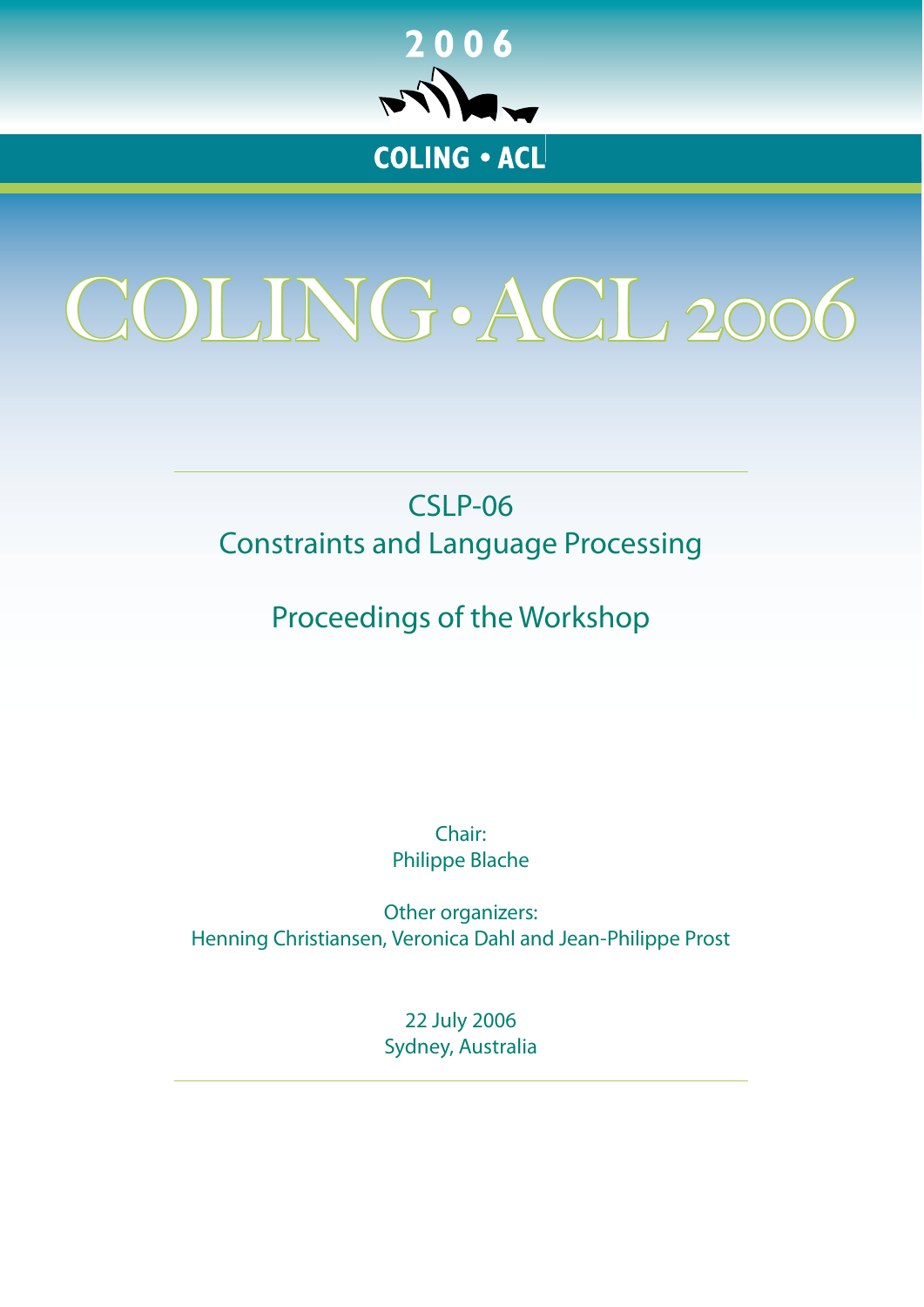Production and Manufacturing by *BPA Digital 11 Evans St Burwood VIC 3125 AUSTRALIA*



Université de Provence 9, avenue Robert Schuman 13621 Aix-en-Provence Cedex 01 France

c 2006 The Association for Computational Linguistics

Order copies of this and other ACL proceedings from:

Association for Computational Linguistics (ACL) 209 N. Eighth Street Stroudsburg, PA 18360 USA Tel: +1-570-476-8006 Fax: +1-570-476-0860 acl@aclweb.org

ISBN 1-932432-76-0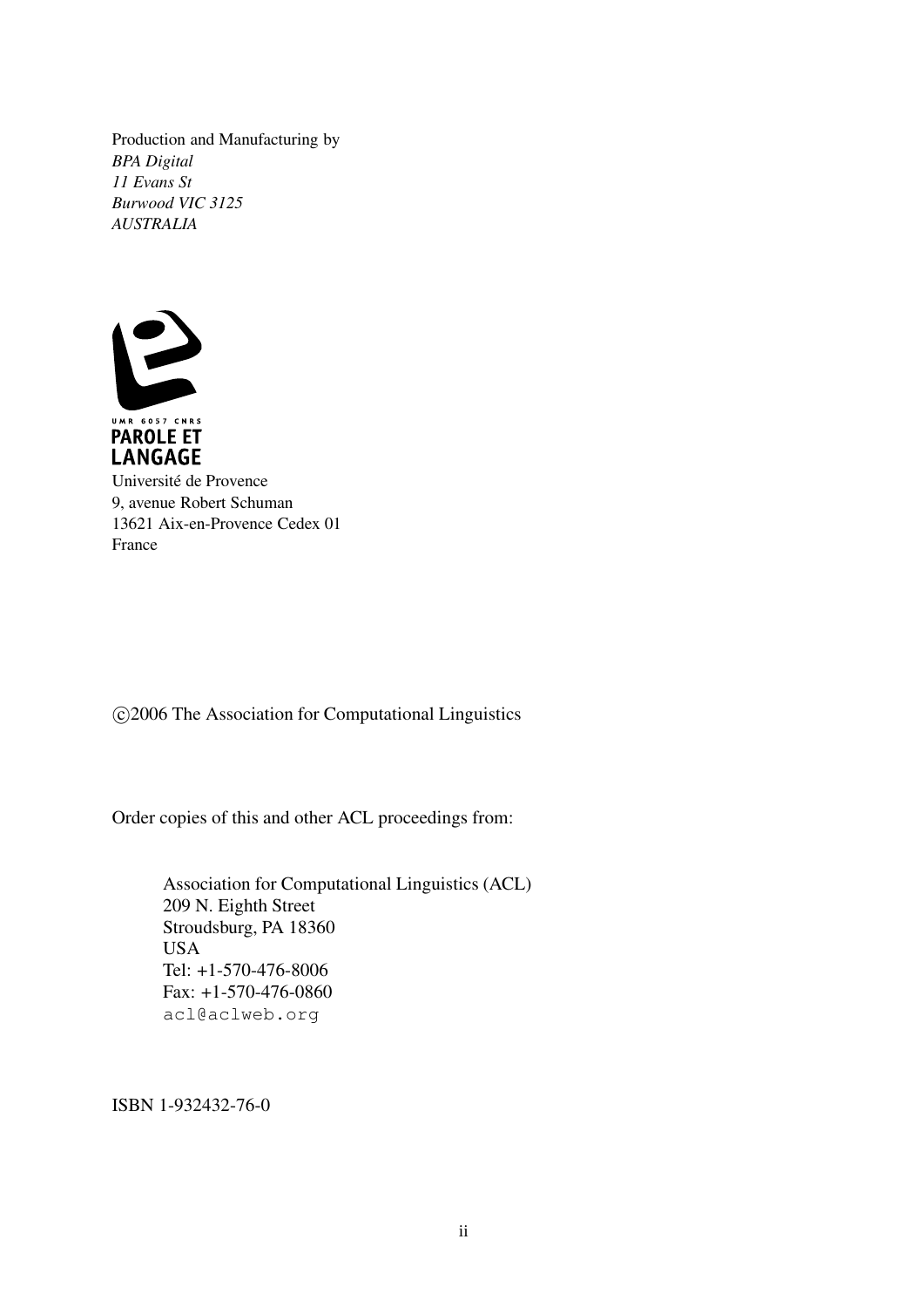# **Table of Contents**

| <b>Constraints in Language Processing: Do Grammars Count?</b>                                |  |
|----------------------------------------------------------------------------------------------|--|
| <b>Control Strategies for Parsing with Freer Word-Order Languages</b>                        |  |
| Numbat: Abolishing Privileges when Licensing New Constituents in Constraint-Oriented Parsing |  |
| <b>Pragmatic Constraints on Semantic Presupposition</b>                                      |  |
| Coupling a Linguistic Formalism and a Script Language                                        |  |
| Capturing Disjunction in Lexicalization with Extensible Dependency Grammar                   |  |
|                                                                                              |  |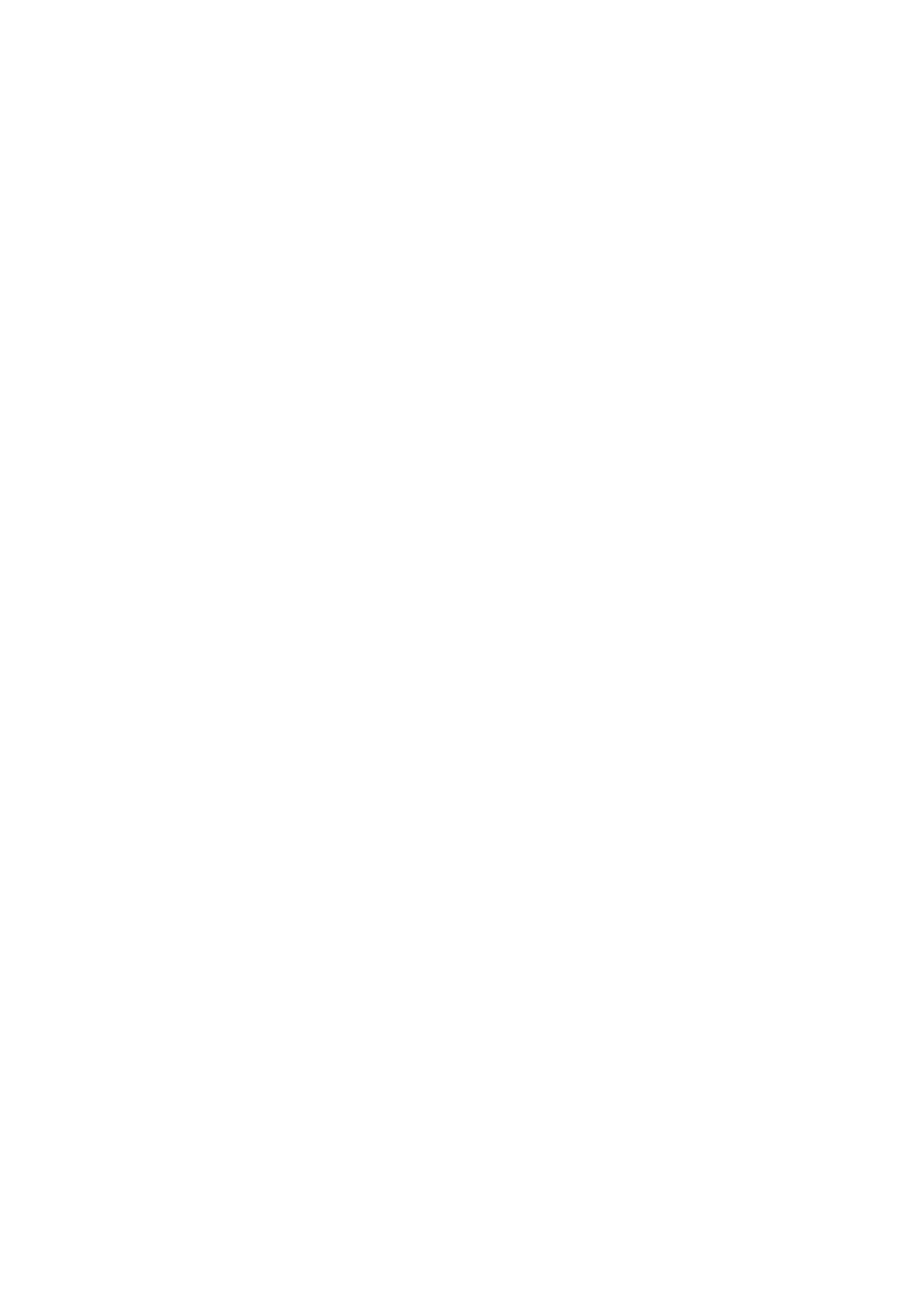## **Preface**

The CSLP workshops address the question of constraints and their use in language processing. This is a characteristically interdisciplinary topic, bringing together perspectives from linguistics, psychology and computer science.

The 2 previous meetings, CSLP-04 in Roskilde (Denmark) and CSLP-05 in Sitges (Spain), focused more specifically on the question of constraint solving. For this meeting, we decided to broaden the perspective and encourage submissions from other domains. This aspect is quite a success: you will find in these proceedings papers in linguistics, psycholinguistics and natural language processing, all of them approaching the notion of constraint from different point of views. Moreover, our invited speaker this year, Prof. Edward Gibson (MIT, USA), also contributed to the enrichment of the perspective.

I would like to warmly thank all the PC members for their great job during the selection process. I also thank Henning Christiansen for having implemented over the past two years the idea of CSLP and Veronica Dahl for her support. Last, but not least, I deeply thank Jean-Philippe Prost for his help, especially during the proceedings editing process.

The Laboratoire Parole et Langage is the main sponsor for CSLP-06.

Philippe Blache CSLP-06 Chair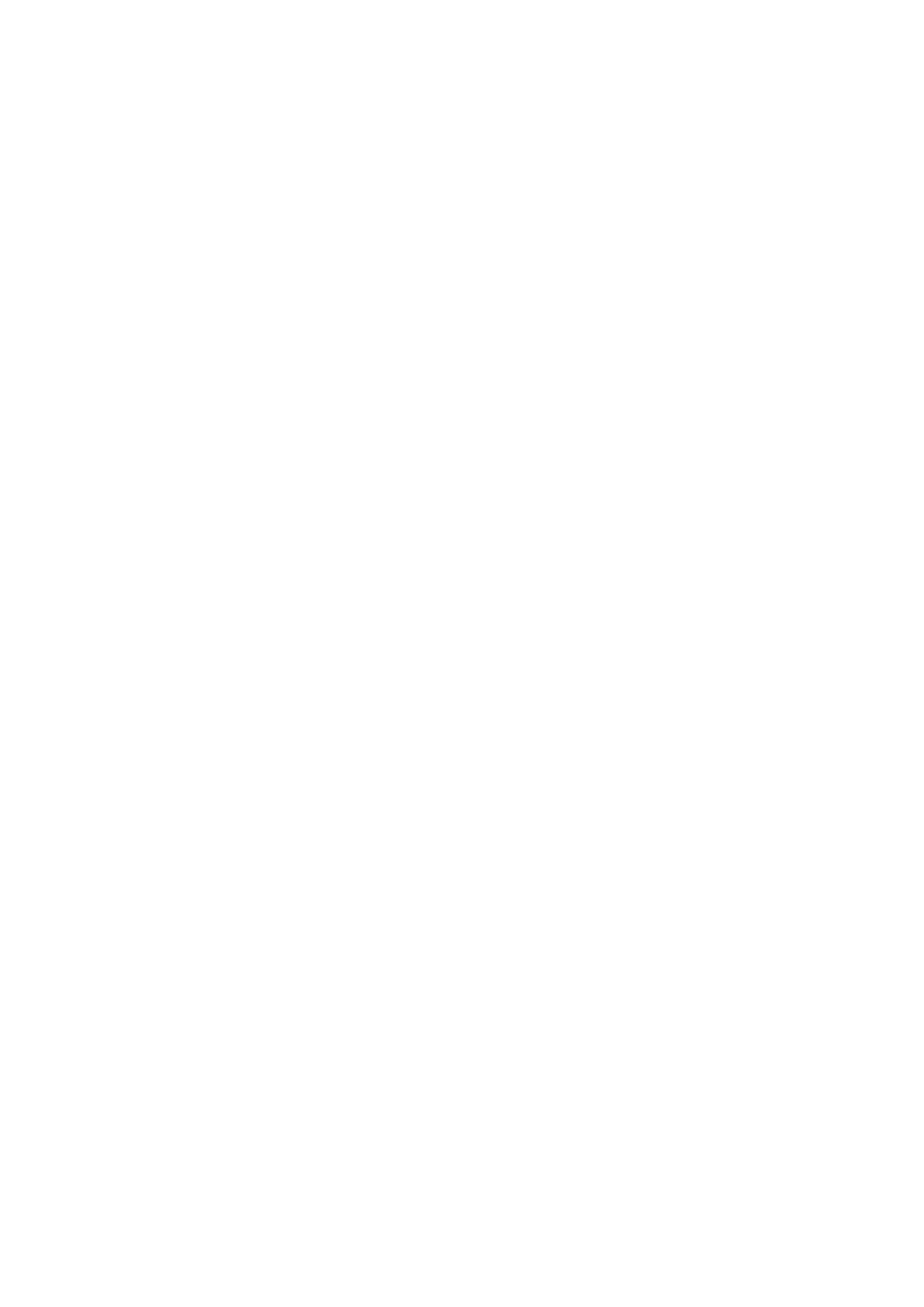### **Organizers**

#### **Chair:**

Philippe Blache, Universite de Provence, France ´

#### **Other Organizers:**

Henning Christiansen, Roskilde University, Denmark Veronica Dahl, Simon Fraser University, Canada Jean-Philippe Prost, Macquarie University, Australia, and Université de Provence, France

#### **Program Committee:**

Timothy Baldwin, University of Melbourne, Australia Philippe Blache (Chair), Université de Provence, France Henning Christiansen, Roskilde University, Denmark Veronica Dahl, Simon Fraser University, Canada Rina Dechter, University of California at Irvine, USA Mark Dras, Macquarie University, Australia Denys Duchier, Université d'Orléans, France John Gallagher, Roskilde University, Denmark Claire Gardent, Loria, France Edward Gibson, MIT, USA Mary Harper, Purdue University, USA Barbara Hemforth, Université de Provence, France Erhard Hinrichs, Universität Tübingen, Germany Jerry Hobbs, University of Southern California, USA Michael Johnston, ATT, USA Tibor Kiss, Ruhr-Universität Bochum, Germany Lars Konieczny, Universität Freiburg, Germany Shalom Lappin, King's College, UK Detmar Meurers, Ohio State University, USA Joachim Niehren, INRIA, France Gerald Penn, University of Toronto, Canada Geoffrey Pullum, University of California Santa Cruz, USA Ivan Sag, Stanford University, USA Kiril Simov, Bulgarian Academy of Sciences, Bulgaria Peter Skadhauge, Copenhagen Business School, Denmark Gert Smolka, Universität des Saarlandes, Germany Jorgen Villadsen, Roskilde University, Denmark Eric Villemonte de la Clergerie, INRIA, France

#### **Invited Speaker:**

Edward Gibson, MIT, USA